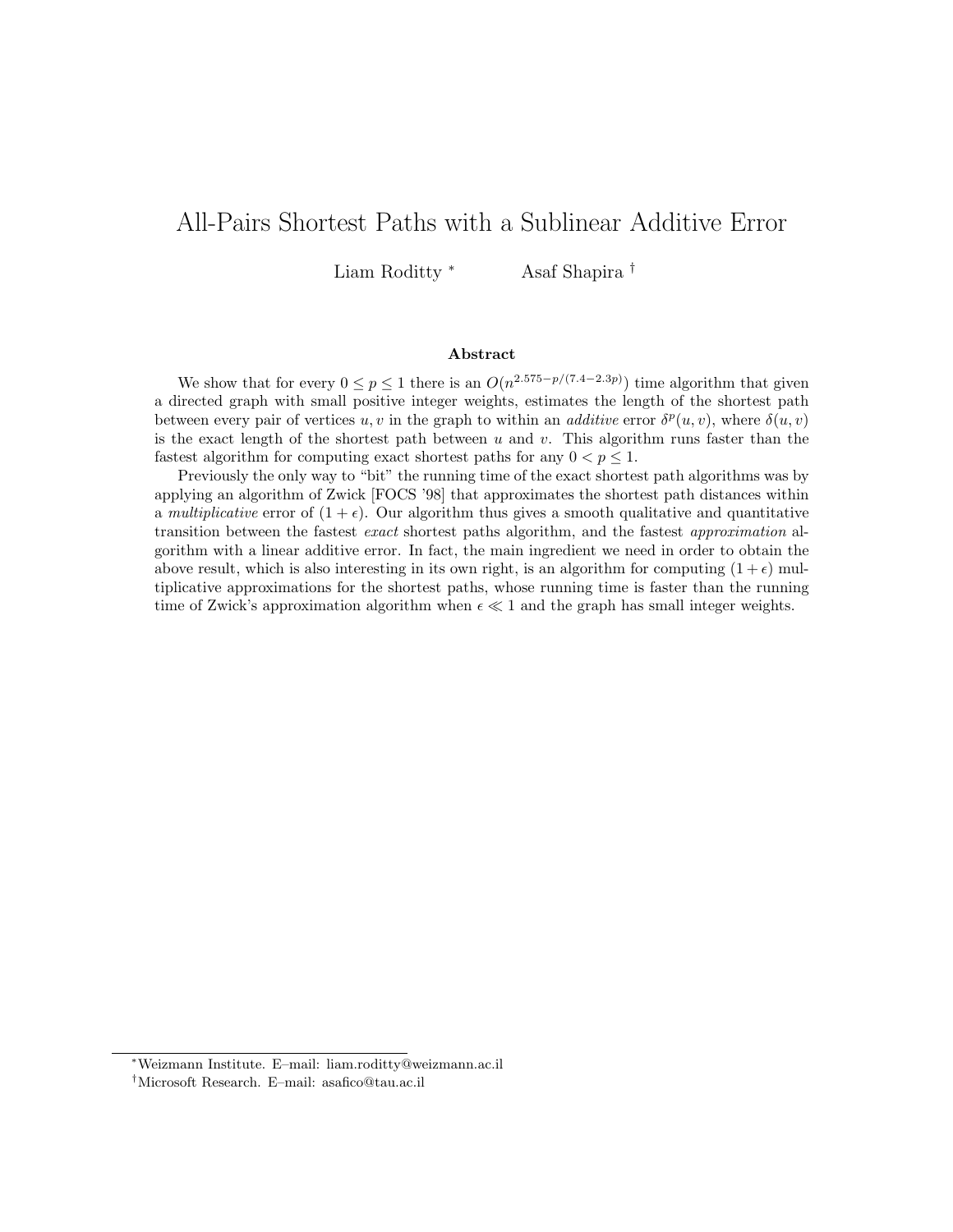### 1 Introduction

Computing all-pairs shortest paths (APSP) in graphs is without a doubt one of the most wellstudied problems both in practical and theoretical computer-science (see [25] for a recent survey). For arbitrarily dense graphs with real weighted edges, the best algorithm is essentially the classical  $O(n^3)$  time algorithm of Floyd-Warshall (see [7]). The first improvement over this algorithm was obtained by Fredman [12] who gave an  $O(n^3/(\frac{\log n}{\log \log n}))$  $\frac{\log n}{\log \log n}$ <sup>1/3</sup>) time algorithm. Several improvement then followed, culminating in a recent result of Chan [4] who gave an  $O(n^3/\frac{\log^2 n}{\log \log n})$  $\frac{\log^2 n}{\log \log n}$  algorithm. The question of whether the APSP problem can be solved in truly subcubic time, that is, in time  $O(n^{3-c})$ for some  $c > 0$ , remains a major open problem.

Besides trying to obtain slight poly-logarithmic improvements over the naive  $O(n^3)$  algorithm for general graphs, most of the research on the APSP problem focused on obtaining truely subcubic algorithms for graphs with *small integer edge weights*, where throughout the paper, when we say small integer edge weights we mean edge weights taken from the set  $\{-M, \ldots, M\}$ , with  $M = n^{o(1)}$ . This problem turns out to be closely related to the problem of fast (that is, subcubic) matrix multiplication algorithms. The first to realize this connection were Alon, Galil and Margalit [3] who showed how to solve the APSP problem in directed graphs with small integer edge weights in time<sup>1</sup>  $O(n^{\frac{\omega+3}{2}})$ , where  $\omega < 2.376$  is the exponent of the fastest algorithm for multiplying two matrices, due to Coppersmith and Winograd [6]. Zwick [24] obtained an improved algorithm that can solve the APSP problem in directed graphs with small integer weights in time  $O(n^{2.575})$ . Even in the case of unweighted directed graphs, the fastest APSP algorithm is Zwick's  $O(n^{2.575})$  time algorithm. The only lower bound on the APSP problem in directed graphs is  $\Omega(n^{\omega})$  that comes from the fact that APSP is at least as hard as boolean matrix multiplication. Therefore, even in unweighted directed graphs there is a gap between the  $O(n^{2.575})$  upper bound and the  $\Omega(n^{\omega})$  lower bound. In fact, if  $\omega = 2$  then both the algorithms of [3] and [24] run in  $O(n^{2.5})$ , so if  $\omega = 2$  then the last progress on the APSP problem in directed graph with small weights (or even unweighted) was [3] from 1991. We finally note that the only (general) case where the APSP problem can be solved in time  $O(n^{\omega})$  is in the case of undirected graphs with small weights, see [15, 16, 21, 20].

Our focus in this paper is on the APSP problem in directed graphs with small positive integer weights. As we have discussed in the previous paragraph, even this spacial case of the problem is not well understood. From the results above, we know that this problem has an upper bound of  $O(n^{2.575})$  and a lower bound of  $\Omega(n^{\omega})$ . A natural question is therefore what can we do faster than we can exactly solve the APSP problem, that is, what can we do in time less than  $O(n^{2.575})$ ? By faster we mean by a factor of  $n^c$ . The reason is (i) In most cases we don't even know the exact exponent, (ii) In most cases we disregard  $n^{o(1)}$  factors as the fast matrix multiplication algorithms "hide" such factors anyway. To the best of our knowledge, the only result in this direction is an  $O(n^{\omega}/\epsilon)$  algorithm of Zwick [24] that approximates the shortest path distances in a directed graph with positive edge weights <sup>2</sup> to within a *multiplicative* error  $(1 + \epsilon)$ . That is, if  $\delta(u, v)$  denotes the length of the shortest path connecting u and v, then Zwick's algorithm returns an estimate  $\hat{\delta}(u, v)$ satisfying  $\delta(u, v) \leq \hat{\delta}(u, v) \leq (1 + \epsilon)\delta(u, v)$ .

Our motivation for studying better approximations for the APSP problem in directed graphs

<sup>&</sup>lt;sup>1</sup>Throughout the paper, with a slight abuse of notation, we use  $O(n^r)$  to denote a running time of  $O(n^{r+o(1)})$ .

<sup>&</sup>lt;sup>2</sup>We note that as opposed to the previous algorithms we have discussed, Zwick's approximation algorithm has a good logarithmic dependence on the size of the edge weights.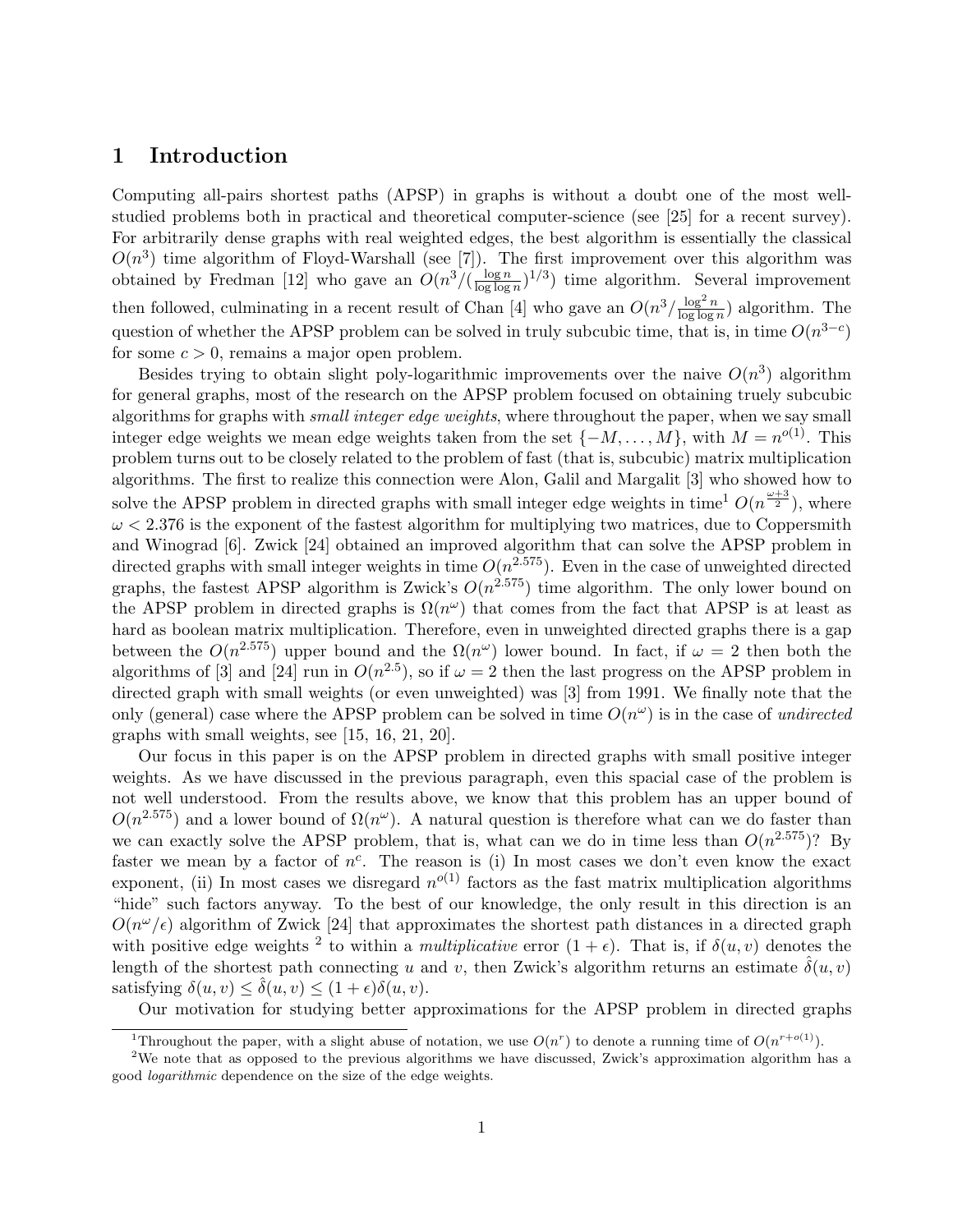stems from the fact that if one considers *undirected* graphs, then one can obtain much better approximations. Two notable example are an  $O(n^{2.5})$  algorithm of Aingworth et. al. [2] that approximates the distances in *undirected unweighted* graphs to within an *additive* error 2, and an  $O(n^2)$  time algorithm of Dor, Halperin and Zwick [9] that approximates the distances in undirected unweighted graphs to within an *additive* error  $O(\log n)$ . It is interesting to note that these two algorithms do not use fast matrix multiplication algorithms.

Our main result in this paper is that one can also obtain additive approximations in directed graphs. However, they are not as good as those that can be obtained in undirected graphs. We give an algorithm for computing additive approximations that are (arbitrarily) polynomially small in the actual distance between a pair of vertices. In fact our additive approximation gives a "smooth" transition between the fastest exact  $O(n^{2.575})$  APSP algorithm and the  $O(n^{\omega})$  (1+ $\epsilon$ )-multiplicative approximation algorithm. En-route we will also improve the running time of Zwick's  $(1 + \epsilon)$ -multiplicative approximation algorithm whenever  $\epsilon \ll 1$ . We also show that our results are tight in the sense that the only way to obtain approximations, similar in quality to those achievable in undirected graphs, is to actually improve the running time of the fastest exact APSP algorithm.

As we have mentioned above, the study of the APSP problem in graphs with small weights is closely related to the problem of designing fast algorithms for matrix multiplication. Before turning to discuss our new results, which also apply fast matrix multiplication algorithms, let us briefly review the relevant results on fast matrix multiplication. Let  $\omega(1,r,1)$  be the minimal exponent for which the product of an  $n \times n^r$  matrix and an  $n^r \times n$  matrix can be computed in  $O(n^{\omega(1,r,1)})$  time<sup>3</sup>. The exponent  $\omega = \omega(1, 1, 1)$  is usually called the exponent of fast matrix multiplication. Coppersmith and Winograd [6] proved that  $\omega < 2.376$ . Coppersmith [5] showed that  $\omega(1, 0.294, 1) = 2$ , that is, the product of an  $n \times n^{0.294}$  matrix and an  $n^{0.294} \times n$  matrix can be computed in  $O(n^2)$ . Let  $\alpha = \sup\{0 \le r \le 1 : \omega(1, r, 1) = 2\}$ , so Coppersmith's [5] result mentioned above can be stated as  $\alpha > 0.294$ . Although one can trivially obtain bounds on  $\omega(1, r, 1)$  by breaking the two rectangular matrices into small square ones, Huang and Pan [18] obtained the following improved bound on  $\omega(1, r, 1).$ 

**Theorem 1** ([18]) Let  $\omega = \omega(1, 1, 1) < 2.376$  and  $\alpha = \sup\{0 \le r \le 1 : \omega(1, r, 1) = 2\} > 0.294$ . Then

$$
\omega(1,r,1) = \begin{cases} 2 & 0 \le r \le \alpha \\ 2 + \frac{\omega - 2}{1 - \alpha}(r - \alpha) & \alpha \le r \le 1 \end{cases}
$$
 (1)

In particular, for any  $0.294 \le r \le 1$  we have  $\omega(1, r, 1) \le 1.843 + 0.532 \cdot r$ .

## 2 The New Results

Let us introduce the main result of this paper. We show that it is possible to compute arbitrary polynomially small additive approximations for the APSP in directed graphs with small weights, and still bit the running time of the fastest exact algorithm that computes APSP.

<sup>&</sup>lt;sup>3</sup>More generally  $\omega(r, s, t)$  denotes the exponent of the fastest algorithm for multiplying an  $n^r \times n^s$  matrix with by an  $n^s \times n^t$  matrix.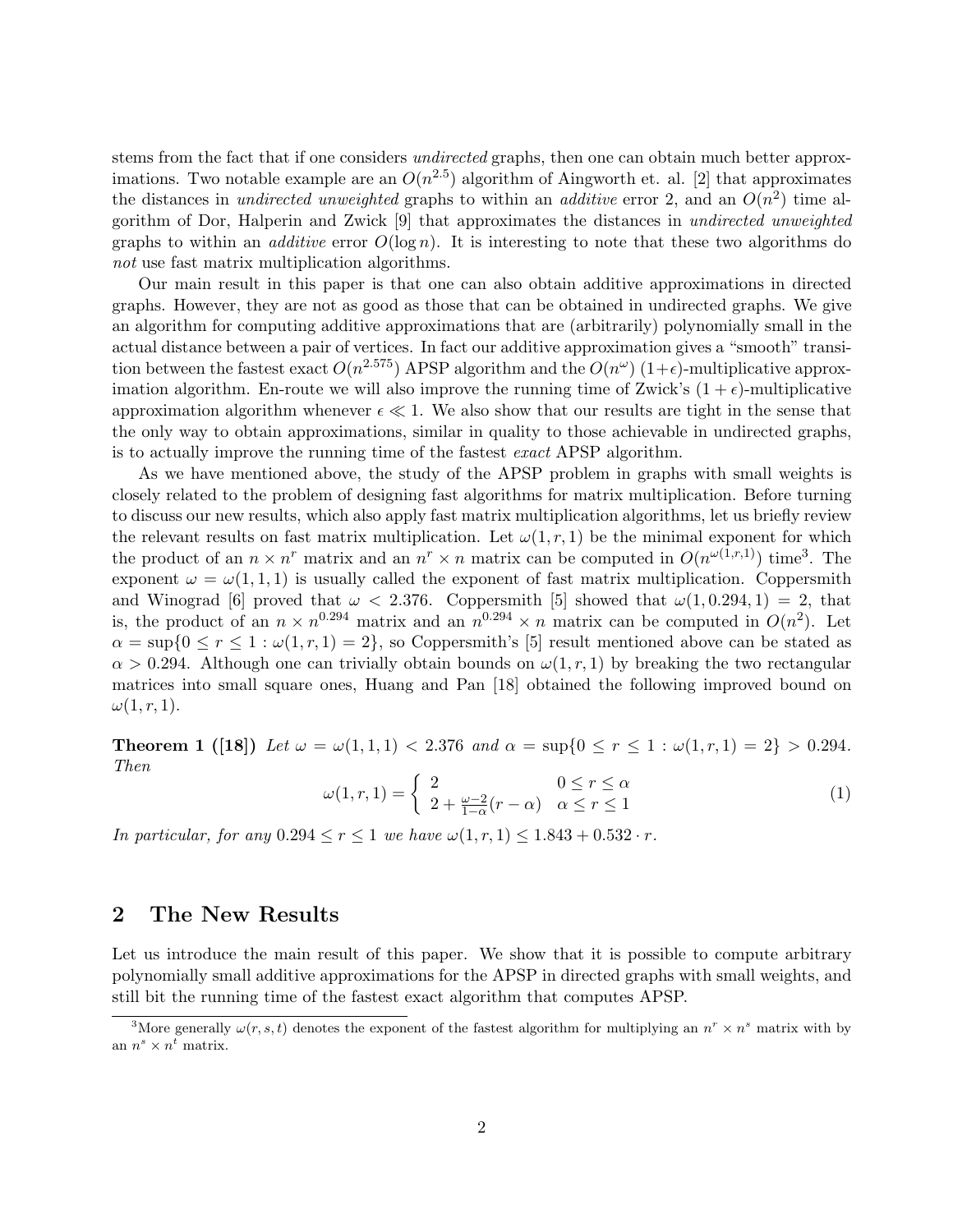

Figure 1: The exponent  $2.575 - \frac{p}{74}$  $\frac{p}{7.4-2.3p}$  of the algorithm of Theorem 2 as a function of p.

**Theorem 2 (Main Result)** For every  $0 \le p \le 1$  there is a randomized  $O(n^{2.575-\frac{p}{7.4-2.3p}})$  time algorithm that given a directed graph  $G = (V, E)$ , computes with high probability, for every pair  $u, v \in V$  a value  $\hat{\delta}(u, v)$  satisfying

$$
\delta(u, v) \leq \hat{\delta}(u, v) \leq \delta(u, v) + \delta^{p}(u, v) .
$$

Observe that when  $p = 1$  the running time of the above algorithm is  $O(n^{2.376}) = O(n^{\omega})$ . This corresponds to the case considered in [24] of computing estimates  $\hat{\delta}(u, v)$  of the shortest paths satisfying  $\delta(u, v) \leq \hat{\delta}(u, v) \leq \delta(u, v) + O(\delta(u, v))$ . Also, when  $p = 0$ , that is when we want to compute exact shortest paths, the running time of the above algorithm is  $O(n^{2.575})$ , which is the running time of the exact APSP algorithm of [24]. In particular, we get that for any  $0 < p \le 1$  the running time of the algorithm of Theorem 2 is faster than  $O(n^{2.575})$  by a polynomial factor. So for any  $0 \le p \le 1$ Theorem 2 gives a "smooth" transition from the fastest exact APSP algorithm and the fastest approximation with a linear error for directed graphs with small integer weights. See Figure 1. We stress again that in this paper we consider the APSP problem in directed graphs with small positive integer weights, while the exact  $O(n^{2.575})$  APSP of [24] works also for small negative weights, and the approximation algorithm of [24] works also for large positive edge weights.

It is also interesting to consider the performance of our algorithm under the assumption that  $\omega = 2$ . As we briefly explain later, in that case the running time of the algorithm is  $O(n^{2+\frac{1-p}{2-p}})$ . Note that when  $p \approx 1$  this running time becomes  $O(n^2)$  and when  $p \approx 0$  this running time becomes  $O(n^{2.5})$ . Recall again that assuming  $\omega = 2$  the fastest APSP algorithm runs in  $O(n^{2.5})$ , so under the assumption that  $\omega = 2$  the performance of the algorithm is also faster than that of the fastest exact APSP algorithm for any  $0 < p \le 1$ . The resulting transition from  $p = 0$  to  $p = 1$  is similar to the one in Figure 1 only now it is between 2.5 and 2.

We note that the only way one can use previous results in order to obtain approximations with the quality of those given in Theorem 2 is to use the  $(1 + \epsilon)$ -multiplicative approximation algorithm of [24] with  $1/n^{1-p}$ . However, the running time of this algorithm is  $O(n^{\omega+1-p})$  which is slower than the running time of the algorithm we obtain in Theorem 2 for any  $0 \leq p \leq 1$ . As we show in the next subsection, when  $\epsilon = 1/n^t$  we can improve the running time of the algorithm of [24] but even this improvement does not directly imply the result in Theorem 2 and more ideas are needed.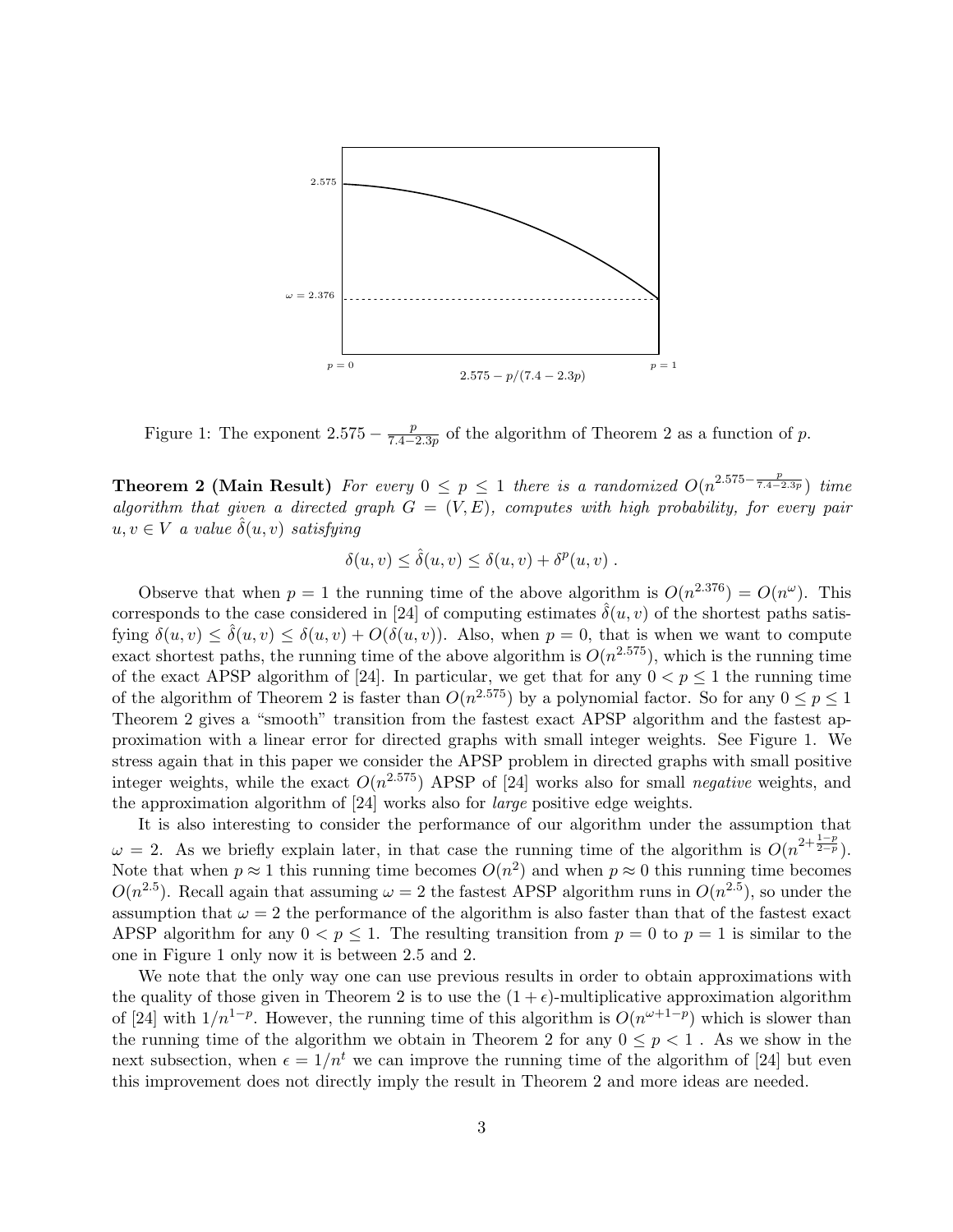#### 2.1 An improved multiplicative approximation algorithm

The main ingredient that we need in order to obtain our main result stated in Theorem 2 is an algorithm for computing  $(1 + \epsilon)$  multiplicative approximations of the shortest paths in direct graphs with small integer weights. As we will see later, we will need to apply this algorithm when  $\epsilon = 1/n^t$ for some  $t > 0$ , that is when  $\epsilon \ll 1$ . Zwick's algorithm [24] for computing such approximations runs in time  $O(n^{\omega+t})$ . The following theorem shows that for such values of  $\epsilon$  one can obtain a faster algorithm.

**Theorem 3** For every  $\epsilon = 1/n^t$  there is a randomized  $O(n^{\omega(1,1-t,1)+t})$  time algorithm that given a directed graph  $G = (V, E)$ , computes with high probability, for every pair  $u, v \in V$  a value  $\hat{\delta}(u, v)$ satisfying

$$
\delta(u, v) \leq \hat{\delta}(u, v) \leq (1 + \epsilon)\delta(u, v) .
$$

Given the current bounds on  $\omega(1, r, 1)$  that were given in Theorem 1, we see that when  $\epsilon = 1/n^t$ the running time of the algorithm of Theorem 3 is  $O(n^{\omega+0.468 \cdot t})$ , which improves Zwick's algorithm [24] that runs in time  $O(n^{\omega+t})$ .

The algorithm given in Theorem 3 applies two of the main ideas from [24]. The first is the use of random sampling and rectangular matrix multiplication that was used in [24] in order to obtain an exact APSP algorithm. The second is the idea of scaling that was used in [24] in order to obtain an approximate APSP algorithm.

### 2.2 "Hardness" results

A natural qualitative question that arises given Theorem 2 is whether one can design approximation algorithms for APSP whose running time is faster than that of the fastest  $O(n^{2.575})$  APSP algorithm by some polynomial factor<sup>4</sup> and yet supply better than a polynomially small additive error. For example, given the results of [9, 2] on additive approximations in undirected graphs that we have mentioned before, one can ask if for some  $c > 0$ , it is possible to design an  $O(n^{2.575-c})$  time algorithm that will compute estimates  $\hat{\delta}(u, v)$  satisfying  $\delta(u, v) \leq \hat{\delta}(u, v) \leq \delta(u, v) + O(\log \delta(u, v))$ . As the following proposition shows, even if we consider a relaxed version of this problem, where the error is relative to n rather than  $\delta(u, v)$ , such an algorithm would imply an improvement over the fastest APSP algorithm.

**Proposition 2.1** Suppose that for some  $r \geq \omega$  and  $\epsilon \leq \frac{1}{2}$  $\frac{1}{2}$  there is an  $O(n^r)$  time algorithm<sup>5</sup> that given a directed graph  $G = (V, E)$  computes for any pair  $u, v \in V$  a value  $\hat{\delta}(u, v)$  satisfying

$$
\delta(u, v) \leq \hat{\delta}(u, v) \leq \delta(u, v) + n^{\epsilon}.
$$

Then there is an  $O(n^{r+2r\epsilon})$  time algorithm for the exact APSP problem. In particular, if  $\epsilon = o(1)$ and  $r = 2.575 - c$  for some positive  $c > 0$ , then there is also an  $O(n^{2.575-c})$  time algorithm for the exact APSP problem.

 $4R$ emember that when we measure the running time in the context of fast matrix multiplication based algorithms, we disregard  $n^{o(1)}$  factors so we are only interested in running time that is faster by a factor of  $n^c$  for some  $c > 0$ .

<sup>&</sup>lt;sup>5</sup>We assume (for convenience) that  $r \geq \omega$  because this problem is at least as hard as computing transitive closure of a graph, which is equivalent to boolean matrix multiplication.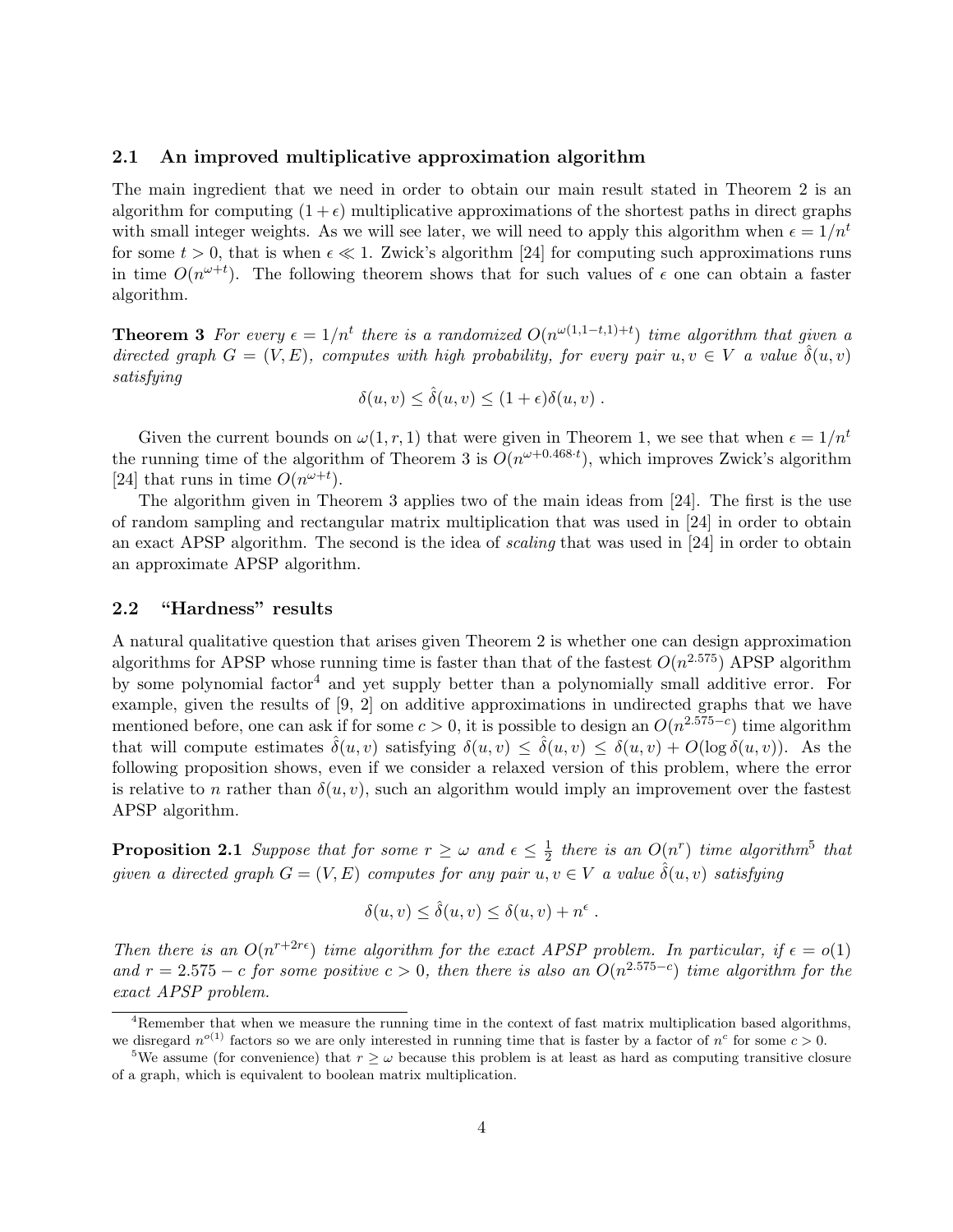So the above proposition implies that if we are interested in an algorithm that runs faster than the best APSP algorithm by a polynomial factor, then unless we improve over the fastest APSP algorithms, all we can hope for is to obtain a polynomially small additive error.

The next proposition gives another such "hardness" result. One can ask if the  $O(n^{\omega+0.468 \cdot t})$ running time of the algorithm of Theorem 3 can be improved. For simplicity we consider algorithms with running time  $O(n^{\omega+\beta t})$  for some  $0 < \beta < 1$ , and show the following:

**Proposition 2.2** Suppose that for some  $\beta = 0.468 - c$  and for every  $\epsilon = 1/n^t$  there is an  $O(n^{\omega + \beta t})$ time algorithm that given a directed graph  $G = (V, E)$  computes for any pair  $u, v \in V$  a value  $\hat{\delta}(u, v)$ satisfying  $\delta(u, v) \leq \hat{\delta}(u, v) \leq (1 + \epsilon)\delta(u, v)$ . Then there is an  $O(n^{2.575 - c/4})$  time APSP algorithm.

We note that although the above proposition assumes that the running time of an alleged improved algorithm is of type  $O(n^{\omega+\beta t})$ , the argument gives similar hardness result for (essentially) any type of running time.

#### 2.3 Organization and overview

The rest of the paper is organized as follows: in Section 3 we describe the algorithm whose running time was stated in Theorem 3. In Section 4 we apply Theorem 3 in order to obtain the main result of this paper stated in Theorem 2. In Section 4 we also prove Propositions 2.1 and 2.2. Section 5 contains some concluding remarks and open problems.

As we have already mentioned, we focus in this paper on directed graphs with small integer weights, that is, weights taken from the sets  $\{1, \ldots, n^{o(1)}\}$ . One can easily adapt the analysis to the case where the weights are taken from the set  $\{1, \ldots, n^t\}$  but such a generalization does not require additional ideas and only complicates the analysis. Note also that the algorithms as stated above are randomized and only estimate the distances and do not produce actual paths with the estimated distances. The reason is that derandomizing these algorithms and turning them into algorithms that produce the paths, can be obtained by using known ideas that already appeared in previous papers.

## 3 The Improved Multiplicative Approximation Algorithm

In this section we consider directed graphs with positive integer weights from the set  $\{0, \ldots, M\}$ , where  $M = n^{o(1)}$ . We start with some definitions and a short overview of the approximation algorithm of [24] for computing  $(1 + \epsilon)$  approximated distances in  $O(n^{\omega}/\epsilon)$ . We then proceed to present our improved  $(1 + \epsilon)$  approximation algorithm whose running time is polynomially faster when  $\epsilon \ll 1$ .

### 3.1 Computing distance products

The computation of shortest paths lengths can be reduced to computation of *min-plus* products:

**Definition 3.1 (Min-plus products)** The min-plus product  $C = (c_{ij}) = A \star B$ , where  $A = (a_{ij})$ is an  $\ell \times m$  matrix and  $B = (b_{ij})$  is an  $m \times n$  matrix is defined as follows:  $c_{ij} = \min_{k=1}^{m} \{a_{ik} + b_{kj}\},\$ for  $1 \leq i \leq \ell$  and  $1 \leq j \leq n$ .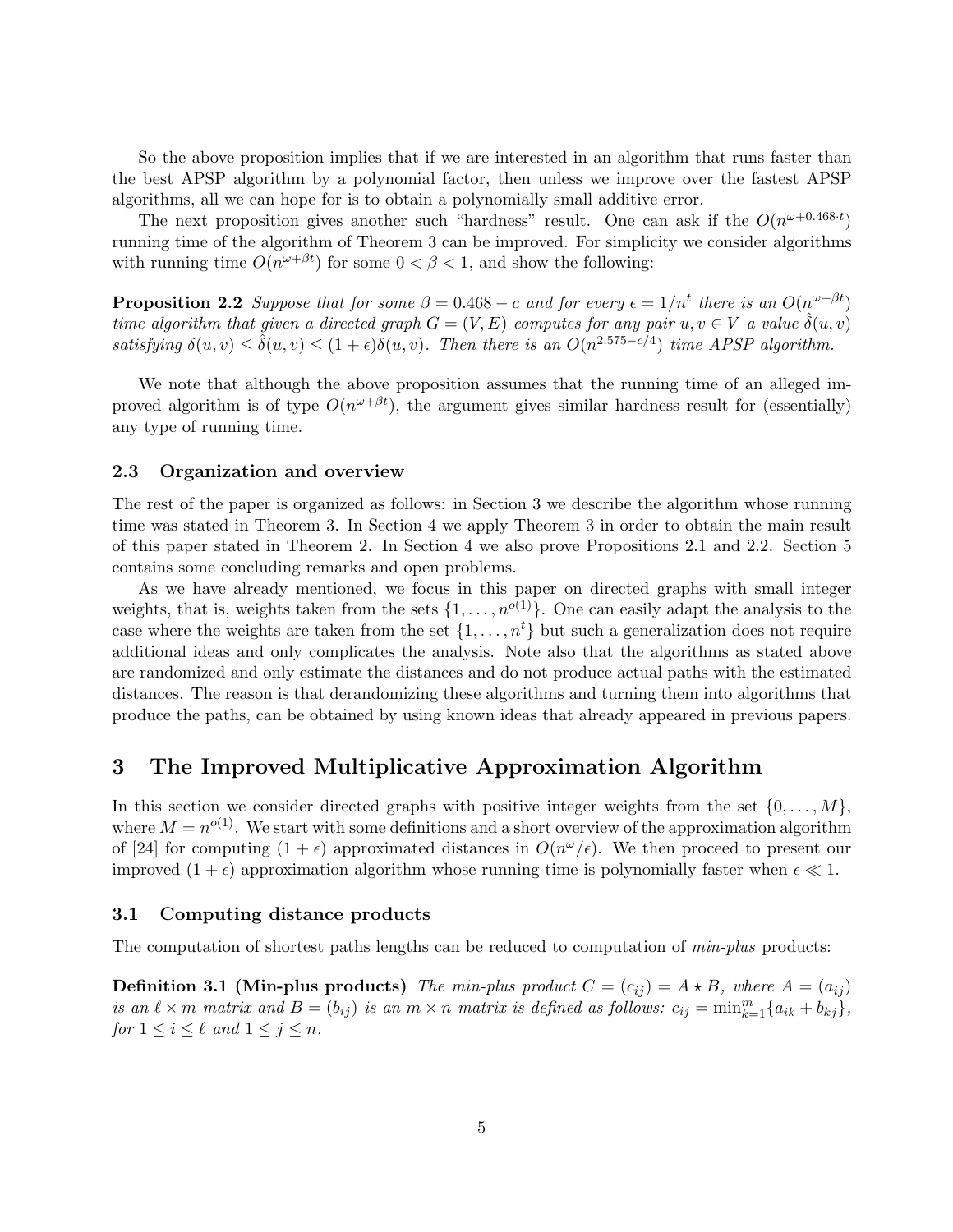algorithm dist-prod $(A, B, M)$  $a'_{ij} \leftarrow$  $\int (m+1)^{M-a_{ij}}$  if  $a_{ij} \leq M$ ; 0 otherwise.  $b'_{ij} \leftarrow$  $\int (m+1)^{M-b_{ij}}$  if  $b_{ij} \leq M$ ; 0 otherwise.  $C' \leftarrow$  fast-prod $(A', B')$  $c_{ij} \leftarrow$ ½  $2M - \lfloor \log_{m+1} c'_{ij} \rfloor$  if  $c'_{ij} \leq 0$ ;  $\infty$  otherwise. return C algorithm apx-dist-prod $(A, B, M, R)$  $\hat{C} \leftarrow \infty$ for  $i \leftarrow \lfloor \log_2 R \rfloor$  to  $\lceil \log_2 M \rceil$  do  $A' \leftarrow \text{scale}(A, 2^i, R)$  $B' \leftarrow \textbf{scale}(B, 2^i, R)$  $C' \leftarrow$  dist-prod $(A', B', R)$  $\hat{C} \leftarrow \min\{\hat{C}, \frac{2^i}{R}C'\}$ return  $\hat{C}$ algorithm  $scale(A, M, R)$  $a'_{ij} \leftarrow \begin{cases} \begin{array}{c} \lceil \frac{R}{M} \rceil \end{array} \\ \infty \end{cases}$ ½  $\frac{R}{M}a_{ij}$  if  $a_{ij} \leq M$ ;  $\infty$  otherwise. return  $A'$ 

Figure 2: The algorithm apx-dist-prod and its subroutines

The min-plus product is known also as *distance product*. If  $D$  is a matrix that contains the weights of the edges of a given graph then  $D^n$ , the  $n^{th}$  power of D with respect to distance product, is the distance matrix of that graph.

The next Lemma was first stated by [3], following a related idea of [23].

**Lemma 3.2** Let A be an  $n \times n^r$  matrix and let B be an  $n^r \times n$  matrix, both with elements taken from  $\{0,\ldots,M\} \cup \{+\infty\}$ . Then, the distance product  $A \star B$  can be computed in  $O(Mn^{\omega(1,r,1)})$  time.

Based on this Lemma it is possible to use fast matrix multiplication in order to compute distance product. The algorithm dist-prod is given in Figure 3 (fast-prod is the fast matrix multiplication algorithm). It receives two matrices A and B, where A is an  $n \times m$  matrix, B is an  $m \times n$  and  $m = n^r$ . The algorithm returns an  $n \times n$  matrix C, where  $C = A \star B$ . The running time of the algorithm is  $O(Mn^{\omega(1,r,1)})$ .

#### 3.2 The approximate distance product algorithm

In this section we present the  $1 + \epsilon$  approximation algorithm of Zwick from [24] whose running time is  $O(n^{\omega}/\epsilon)$ . The algorithm is based on a clever scaling technique.

The main ingredient in the algorithm of  $[24]$  is the algorithm  $apx-dist-prod$ . The algorithm is given in Figure 3. It receives two matrices  $A$  and  $B$  and computes an approximation of their distance product. The algorithm **apx-dist-prod** uses the algorithm **scale** to scale the elements of A and B each time with a different scale factor. The algorithm **scale** gets a matrix  $\vec{A}$  whose elements are taken from  $\{0, \ldots, M\}$  and returns a matrix A' whose elements are the elements of A scaled and rounded up to elements taken from  $\{0, \ldots, R\}$ .

Next, we restate a Lemma from [24] which shows that the matrix returned by apx-dist-prod is a good approximation of  $A \star B$ . Note that we adjust the Lemma to our future needs by stating it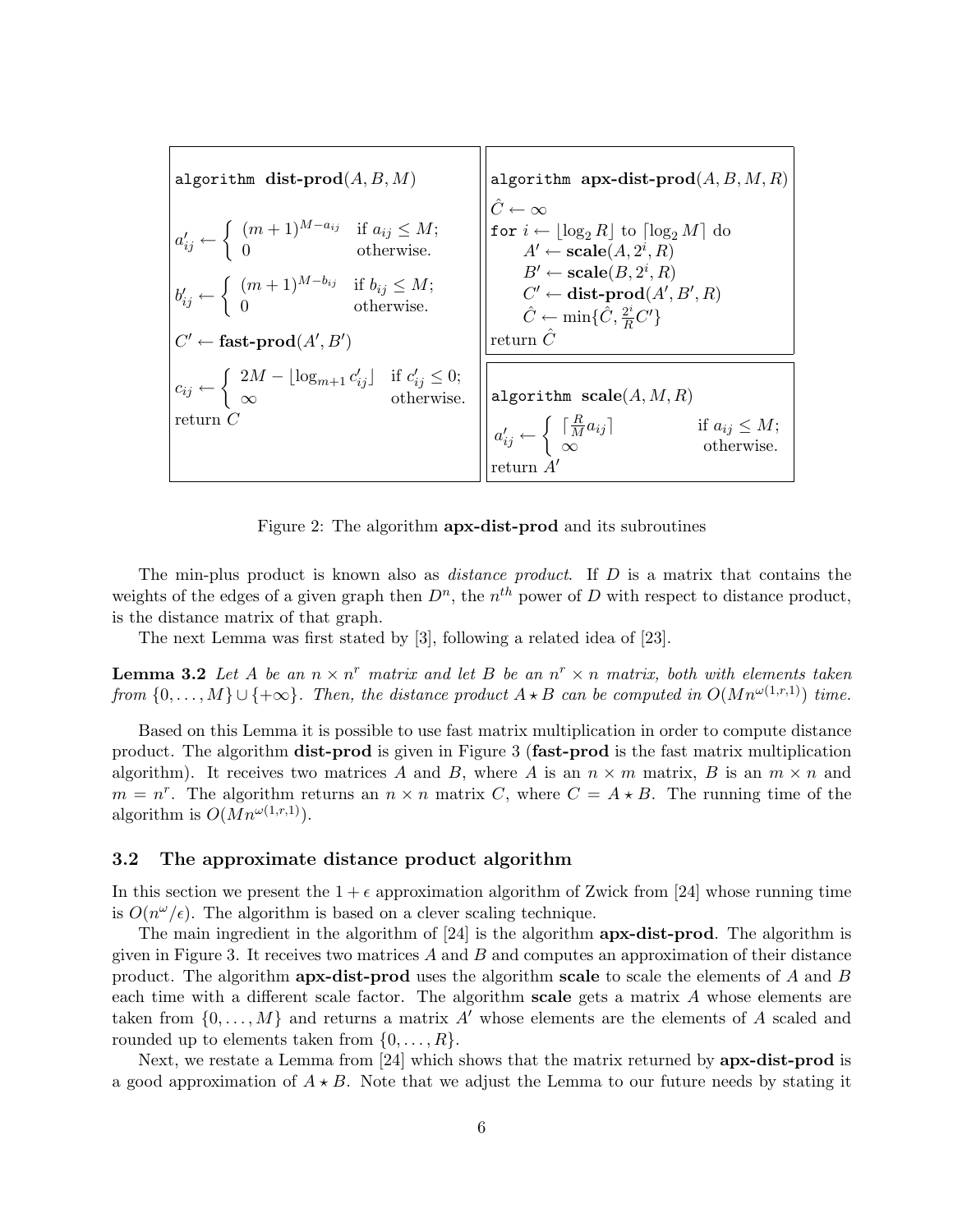with respect to rectangular matrices and not just to square matrices as it is in [24]. For completeness the proof of this Lemma is included in the Appendix.

**Lemma 3.3** Let A be an  $n \times n^r$  matrix let B be an  $n^r \times n$  matrix, and suppose that elements of A and B that are larger than M are replaced with  $\infty$ . Set  $C = A \star B$  and let M and R be powers of two. Let  $\hat{C}$  be the matrix returned by  $\mathbf{apx-dist\text{-}prod}(A, B, M, R)$ . Then,  $c_{ij} \leq \hat{c}_{ij} \leq (1 + \frac{4}{R})c_{ij}$ . The running time of  $apx\text{-dist-prod}(A, B, M, R)$  is  $O(\min\{R, M\} \cdot n^{\omega(1,r,1)} \cdot \log M)$ .

The algorithm of [24] that computes a  $(1+\epsilon)$  approximation using the approximated computation of the distance product is given in the left side of Figure 3. Note that is uses **apx-dist-prod** when A, B are always square matrices. It sets R to be the first power of two that is greater or equal to  $4\lceil \log_2 n \rceil / \ln(1 + \epsilon)$ . It follows from Lemma 3.3 that after  $\lceil \log_2 n \rceil$  iterations the stretch of the elements of  $F$  is at most:

$$
\left(1+\frac{4}{R}\right)^{\lceil \log_2 n \rceil} \le \left(1+\frac{\ln(1+\epsilon)}{\lceil \log_2 n \rceil}\right)^{\lceil \log_2 n \rceil} \le 1+\epsilon.
$$
 (2)

The total running time of the algorithm is  $O(n^{\omega}/\epsilon)$  so if  $\epsilon = 1/n^t$  the running time is  $O(n^{\omega+t})$ . As it may be clear by now, the main idea of this algorithm is that once we are ready to settle for approximated distances then we can reduce the order of the numbers that are involved in the computation of the distance products. However, the dependency in  $\epsilon$  is still large. Notice also that the matrices  $A'$  and  $B'$  which **apx-dist-prod** passes to **dist-prod** are squared matrices. Thus, the main ingredient that [24] uses in order to obtain the speedup in his exact algorithm is not used here and the distance product is done between two square matrices. This is exactly the ingredient that we use in order to reduce the dependency in  $\epsilon$ . In particular, we use the bridging sets technique of [24] to obtain our improved algorithm. The improved algorithm is given in the right side of Figure 3.

The algorithm sets R to be the first power of two that is greater or equal to  $4\lceil \log_{3/2} n \rceil / \ln(1+\epsilon)$ . As opposed to the approximation algorithm of [24] (and similarly to the exact algorithm of [24]) our algorithm is composed of  $\lceil \log_{3/2} n \rceil$  iterations instead of  $\lceil \log_2 n \rceil$ . In the  $\ell^{th}$  iteration, a random subset  $B_\ell$  of V of size  $\min\{n, (9n \ln n)/(3/2)^\ell\}$  is chosen. Notice that  $B_\ell = V$  in the first  $\log_{3/2}(9 \ln n) =$  $O(\log \log n)$  iterations. However, from that point onwards, the size of  $B_\ell$  shrinks at each iteration by a factor of 2/3.

In the  $\ell^{th}$  iteration the algorithm computes the approximate distance product between  $F[V, B]$ and  $F[B, V]$ , that is, the rectangular matrices  $F[V, B]$  and  $F[B, V]$  obtained by taking only the columns of  $F$  that corresponds to  $B$  and the rows of  $F$  that corresponds to  $B$ , respectively. As opposed to the exact algorithm of [24] (and similarly to the approximation algorithm of [24]) our algorithm computes the approximation of the distance product. Moreover, as the matrices that apx-dist-prod receives are rectangular then the distance product is done by exploiting this fact.

We claim that **apx-shortest-path**<sub>2</sub> computes, with high probability,  $1+\epsilon$  approximations of the distances in the graph. This follows from the next Lemma, whose proof appears in the Appendix.

**Lemma 3.4** Let  $i, j \in V$ . If there is a shortest path from i to j in G that uses at most  $(3/2)^{\ell}$  edges, then after the  $\ell^{th}$  iteration, with high probability,  $f_{ij} \leq (1 + \frac{4}{R})^{\ell} \delta(i, j)$ .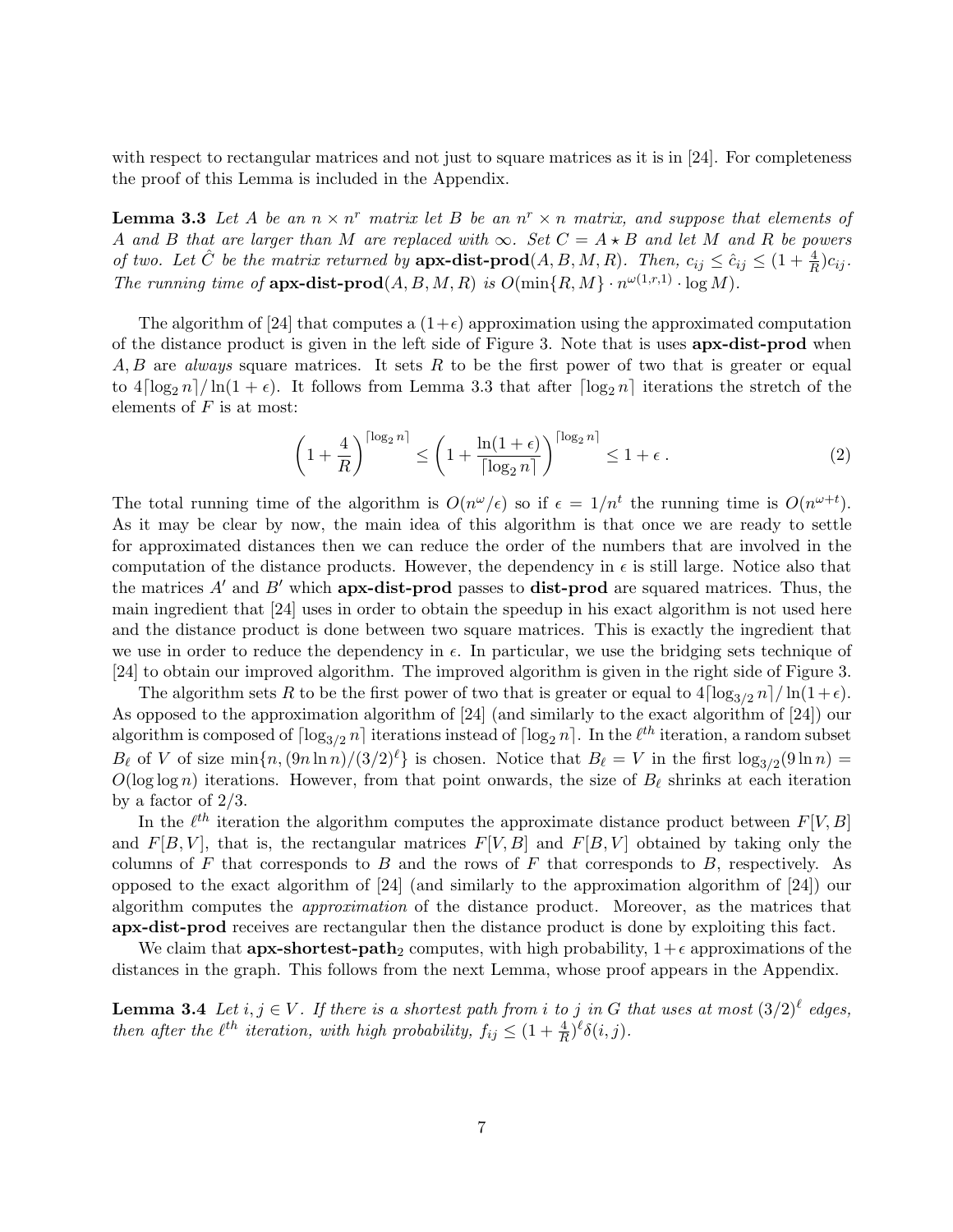algorithm apx-shortest-path<sub>1</sub>  $(D, \epsilon)$  $F \leftarrow D$  $M \leftarrow \max\{d_{ij} \mid d_{ij} \neq \infty\}$  $R \leftarrow 4 \lceil \log_2 n \rceil / \ln(1 + \epsilon)$  $R \leftarrow 2^{\lceil \log_2 R \rceil}$ for  $\ell \leftarrow 1$  to  $\lceil \log_2 n \rceil$  do  $F' \leftarrow$  apx-dist-prod $(F, F, nM, R)$  $F \leftarrow \min\{F, F'\}$ return F algorithm apx-shortest-path<sub>2</sub>  $(D, \epsilon)$  $F \leftarrow D$  $M \leftarrow \max\{d_{ij} \mid d_{ij} \neq \infty\}$  $R \leftarrow 4 \lceil \log_{\frac{3}{2}} n \rceil / \ln(1+\epsilon)$  $R \leftarrow 2^{\lceil \log_2 R \rceil}$ for  $\ell \leftarrow 1$  to  $\lceil \log_{\frac{3}{2}} n \rceil$  do  $s \leftarrow \left(\frac{3}{2}\right)$  $(\frac{3}{2})^{\ell}$  $B \leftarrow$  sample(V, 9n ln n/s)  $F' \leftarrow$  apx-dist-prod( $F[*, B], F[B, *], sM, R$ )  $F \leftarrow \min\{F, F'\}$ return F

Figure 3: Zwick's approximation algorithm [24] on the left, and the improved algorithm on the right.

### 3.3 Proof of Theorem 3

We start by observing that if  $\epsilon = 1/n^t$  then the algorithm **apx-shortest-path**<sub>2</sub> uses R of order  $O(\log n/\log(1+1/n^t)) = O(n^t)$  (we use the fact that  $\log(1+\epsilon) \approx \epsilon$ ). Consider iteration  $\ell$  of the algorithm and let r be such that  $s = (3/2)^{\ell} = n^{1-r}$ , and note that this means that  $|B_{\ell}| = O(n^{r})$ . The running time of the  $\ell^{th}$  iteration of the algorithm is clearly dominated by the cost of **apx-dist-prod.** By Lemma 3.3, the cost of computing the distance product of A, whose size is  $n \times n^r$ , and B, whose size is  $n^r \times n$ , is  $O(\min\{M, R\} \cdot n^{\omega(1,r,1)})$ , where M is the the largest element that appears in A and B. When our improved algorithm  $apx\text{-}shortest\text{-}path_2$  calls  $apx\text{-}dist\text{-}prod$  it passes two rectangular matrices A and B, whose sizes are  $n \times n^r$  and  $n^r \times n$ . From the assumption that the graph has small integer weights, it follows that at this stage  $sM = O(n^{1-r})$ . Hence, the running time of **apx-dist-prod** is  $O(\min\{n^{1-r}, n^t\} \cdot n^{\omega(1,r,1)})$ . As  $\omega(1,r,1) + t$  is increasing with r and  $\omega(1, r, 1) + 1 - r$  is decreasing with r, we infer that, ignoring poly-logarithmic factors, the worse running time of **dist-prod** is the iteration where  $\omega(1,r,1) + t = \omega(1,r,1) + 1 - r$ , that is, when  $r = 1 - t$ . Hence, the running time of the worst iteration is  $O(n^{\omega(1,1-t,1)+t})$ . The total running time of **apx-shortest-path**<sub>2</sub> is also  $O(n^{\omega(1,1-t,1)+t})$  as it is dominated by the calls to **dist-prod** and there are only  $O(\log n)$  such calls. Combining Lemma 3.4 with the same argument that is used in (2), we get that after  $\lceil \log_{3/2} n \rceil$  iterations the algorithm **apx-shortest-path**<sub>2</sub> computes a  $(1 + \epsilon)$ approximation of the distances in the graph.

## 4 Proof of Main Result

In this section we prove Theorems 2 as well as Propositions 2.1 and 2.2. For the proof of Theorem 2 we will need the following well known fact, whose proof is included for completeness in the Appendix.

**Claim 4.1** For every  $0 \le t \le 1$ , there is a randomized  $O(n^{3-t})$  time algorithm, that given a directed graph G with small positive integer weights, computes (with high probability) the shortest path from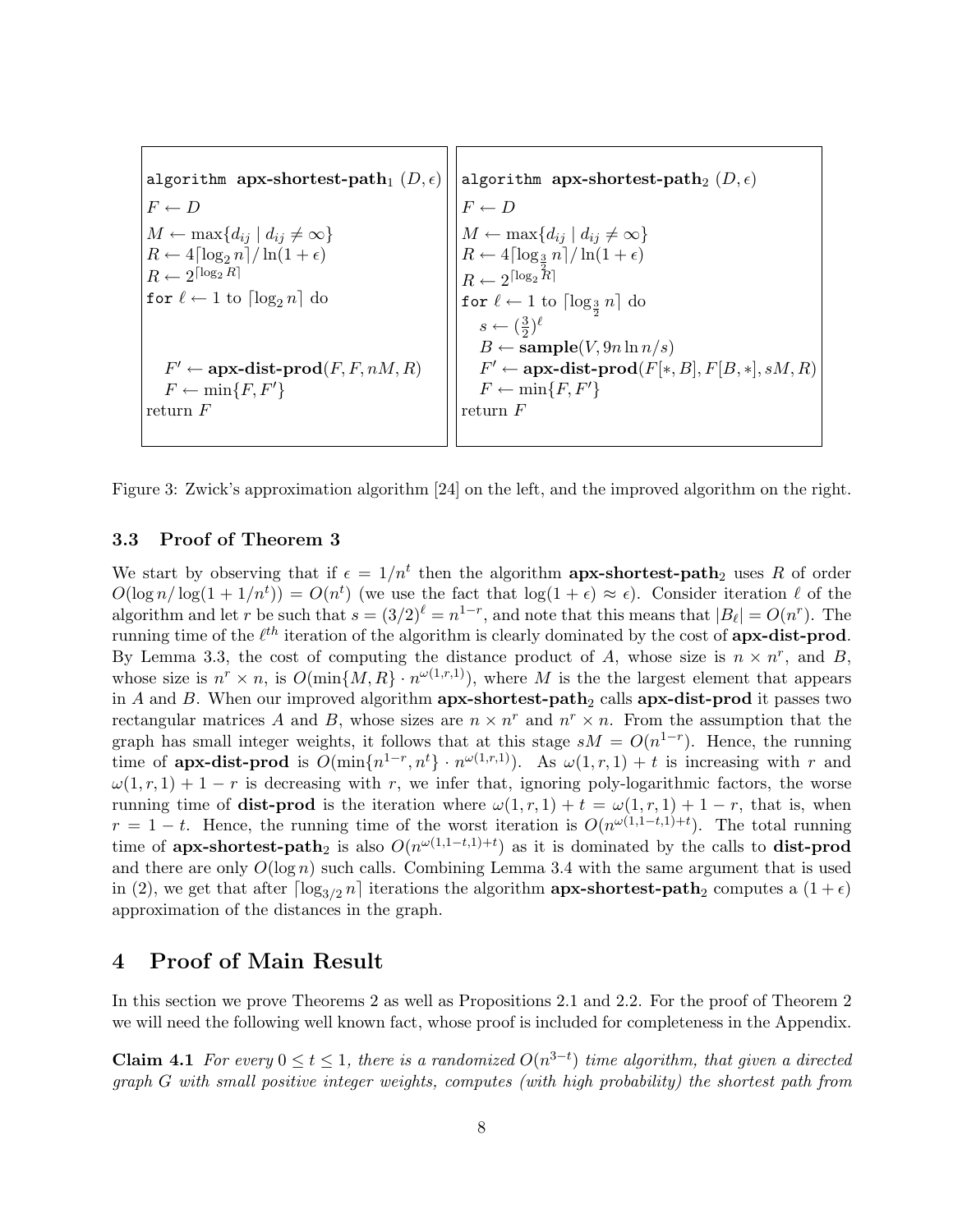u to v for every  $u, v \in V$  that satisfy  $\delta(u, v) \geq n^t$ .

**Proof of Theorem 2:** Let  $0.294 \leq \ell \leq 1$  be a value to be chosen later. The key observation is that in order to compute approximations of  $\delta(u, v)$  to within an additive error  $\delta^p(u, v)$  it is enough to compute the exact shortest paths of G of length at least  $n^{\ell}$  (as in Claim 4.1) as well as compute a  $(1 + 1/n^{(1-p)\ell})$ -multiplicative approximation of the shortest paths of G (in the sense of Theorem 3), and then take, for each pair  $u, v$ , the best of the two values as the estimate of the shortest paths in G. Indeed, if  $\delta(i, j) \geq n^{\ell}$  then we can get the *exact* value of  $\delta(u, v)$  via Claim 4.1. If  $\delta(i,j) \leq n^{\ell}$  then the  $(1 + 1/n^{(1-p)\ell})$ -multiplicative approximation of Theorem 3 returns a value  $\delta(u, v) \leq \hat{\delta}(u, v) \leq \delta(u, v) + \delta^p(u, v).$ 

Thus, it remains to choose the value of  $\ell$  that will minimize the total running time of the two algorithms. The running time of the algorithm of Claim 4.1 is  $n^{3-\ell}$  and the running time of the  $(1 + 1/n^{(1-p)\ell})$ -multiplicative approximation algorithm of Theorem 3 is  $n^{\omega(1,1-(1-p)\ell,1)+(1-p)\ell}$ . Note that the running time of the first algorithm decreases with  $\ell$  and the running time of the second algorithm increases with  $\ell$ , so we need to find the solution of the equation

$$
\omega(1, 1 - (1 - p)\ell, 1) + (1 - p)\ell = 3 - \ell.
$$
\n(3)

 $\blacksquare$ 

By Theorem 1 we know that for any  $0.294 \le r \le 1$  we have  $\omega(1, r, 1) = 1.843 + 0.532r$ . So plugging this into the above equation we get:

$$
1.843 + 0.532(1 - (1 - p)\ell) + (1 - p)\ell = 3 - \ell,
$$

and this is equivalent to

$$
2.376 + 0.468(1 - p)\ell = 3 - \ell.
$$

The solution of this equation is  $\ell = \frac{0.624}{1.468-0.64}$  $\frac{0.624}{1.468-0.468p}$ . Note that indeed for any  $0 \leq p \leq 1$  we have  $0.294 \leq \ell \leq 1$ . We get that the running time of the algorithm is

$$
O(n^{3-\frac{0.624}{1.468-0.468p}}) = O(n^{2.575-\frac{p}{7.4-2.3p}})
$$

We have commented after the statement of Theorem 2 that under the assumption  $\omega = 2$  the running time of the algorithm of Theorem 2 is  $O(n^{2+\frac{1-p}{2-p}})$ . To see this, note that if  $\omega = 2$  then equation (3) becomes  $2 + (1 - p)\ell = 3 - \ell$ , whose solution is  $\ell = \frac{1}{2 - \ell}$  $\frac{1}{2-p}$ , giving that the running time is indeed  $O(n^{2+\frac{1-p}{2-p}})$ . We end this section with the proofs of Propositions 2.1 and 2.2.

**Proof of Proposition 2.1:** Given an *n*-vertex graph  $G = (V, E)$  let us construct a graph  $G' =$  $(V', E')$  on  $m = n^{1+2\epsilon}$  vertices, where G' is obtained from G as follows: we replace every vertex v with two vertices  $v_{in}$  and  $v_{out}$  that are connected by a path of length  $n^{2\epsilon}-1$  on vertices  $x_1^v, \ldots, x_{n^{2\epsilon}-2}^v$ . All the above vertices are distinct, that is, the path connecting  $v_{in}$  and  $v_{out}$  and the one connecting  $u_{in}$  and  $u_{out}$  are disjoint. Hence, G' indeed contains  $m = n^{1+2\epsilon}$  vertices. Finally for every edge  $(u, v)$ of G we have an edge connecting  $u_{out}$  to  $v_{in}$  in G'. It is not difficult to see that for any  $u \neq v$  we have  $\delta_{G'}(u_{in}, v_{in}) = n^{2\epsilon} \cdot \delta_G(u, v)$ .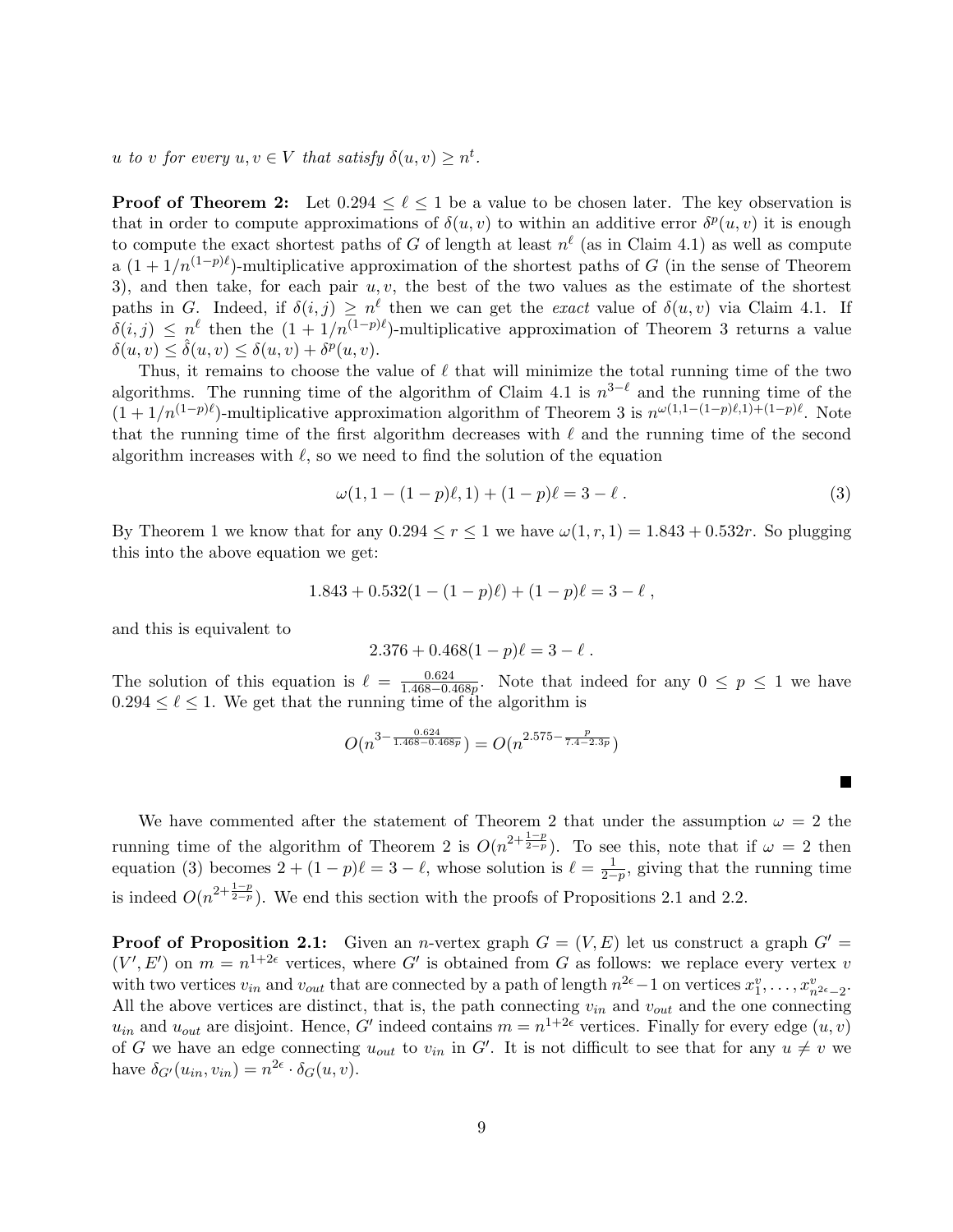Our assumption is that we can compute for all pairs  $i, j \in V'$  an estimation  $\hat{\delta}(i, j)$  satisfying

$$
\delta_{G'}(i,j) \le \hat{\delta}_{G'}(i,j) \le \delta_{G'}(i,j) + m^{\epsilon} \le \delta_{G'}(i,j) + n^{2\epsilon} - 1 \tag{4}
$$

in time  $O(m^r) = O(n^{r+2r\epsilon})$ , where in the rightmost inequality we have used the assumption that  $\epsilon \leq \frac{1}{2}$  $\frac{1}{2}$ . We claim that this means that within the same time we can compute all the values  $\delta_G(u, v)$ . Indeed, combining the fact that  $\delta_{G'}(u_{in}, v_{in}) = n^{2\epsilon} \cdot \delta_G(u, v)$  with (4) we infer that

$$
n^{2\epsilon} \cdot \delta_G(u,v) \leq \hat{\delta}_{G'}(u_{in},v_{in}) \leq n^{2\epsilon} \cdot \delta_G(u,v) + n^{2\epsilon} - 1.
$$

Observe that this means that

$$
\delta_G(u,v) = \left\lfloor \frac{\hat{\delta}_{G'}(u_{in}, v_{in})}{n^{2\epsilon}} \right\rfloor ,
$$

so all the exact distances can be computed with an additional cost of  $O(n^2)$  time.

**Proof of Proposition 2.2:** Observe that if we compute estimates  $\hat{\delta}(u, v)$  satisfying  $\delta(u, v) \leq$  $\hat{\delta}(u, v) \leq (1 + \epsilon)\delta(u, v)$ , where  $\epsilon = 1/n^t$ , then in particular we have computed all the shortest paths of length at most  $n^t$ . Remember also that by Claim 4.1 we can compute all the shortest paths of length at least  $n^t$  in time  $n^{3-t}$ . So if there is an  $O(n^{\omega+(0.468-c)t})$  algorithm for computing the multiplicative estimates, then solving  $3-t=\omega+(0.468-c)t$  we get that by choosing  $t=\frac{3-\omega}{1.468-c}$  we obtain an algorithm for computing exact APSP in time  $O(n^{3-\frac{0.624}{1.468-c}}) = O(n^{2.575-c/4})$ .

# 5 Concluding Remarks and Open Problems

- A natural open problem is to improve the running time of the algorithm given in Theorem 1 for any  $0 \leq p \leq 1$ , that is, to obtain a faster transition between the exact and the multiplicative APSP algorithms.
- Our algorithm runs in time  $O(n^{\omega+c})$  for any  $p < 1$ . Is there a  $p < 1$  for which one can find additive approximation within an error  $\delta^p(u, v)$  and still have running time  $O(n^{\omega})$ ?
- The algorithm of Theorem 3 improves over the algorithm of [24] when  $\epsilon \ll 1$  and the input graph has small integer weights. Is it possible to improve the result of [24] when  $\epsilon \ll 1$  and still have running time that depends logarithmically on the size of the largest edge weight in the graph?

### References

- [1] A.V. Aho, J.E. Hopcroft, and J.D. Ullman, The Design and Analysis of Computer Algorithms, Addison-Wesley, Reading, 1974.
- [2] D. Aingworth, C. Chekuri, P. Indyk and R. Motwani, Fast estimation of diameter and shortest paths (without matrix multiplication), SIAM Journal on Computing, 28 (1999), 1167-1181.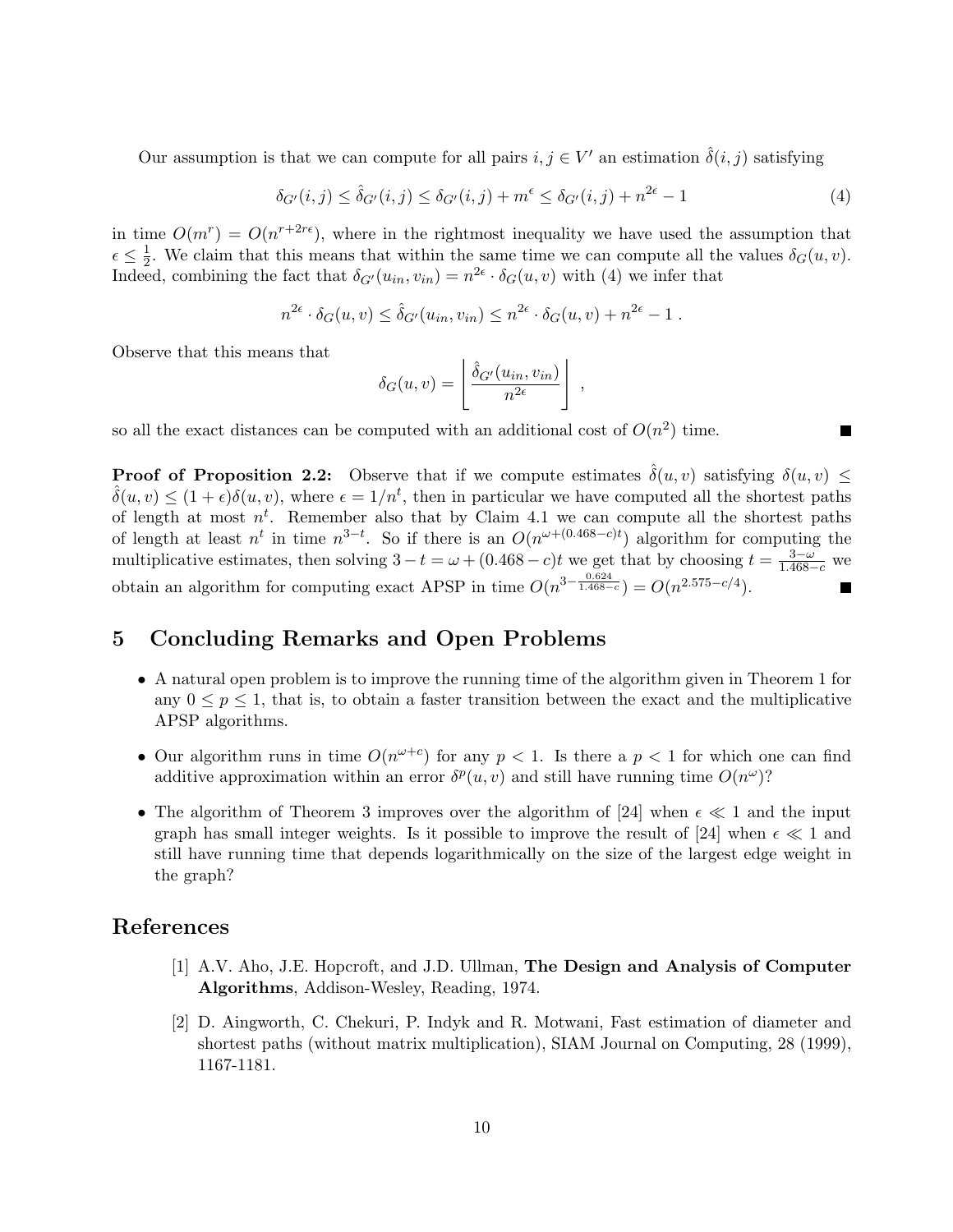- [3] N. Alon, Z. Galil and O. Margalit, On the exponent of the all pairs shortest path problem, Journal of Computer ans System Sciences, 54 (1997), 255-262. Also, Proc. of FOCS 1991.
- [4] T. M. Chan, More algorithms for all-pairs shortest paths in weighted graphs, Proc. of STOC 2007, to appear.
- [5] D. Coppersmith, Rectangular matrix multiplication revisited, Journal of Complexity, 13 (1997), 42-49.
- [6] D. Coppersmith and S. Winograd, Matrix multiplication via arithmetic progressions, J. Symbol. Comput., 9 (1990) 251-280.
- [7] T.H. Cormen, C.E. Leisserson, R.L. Rivest and C. Stein, Introduction to Algorithms, McGraw-Hill,  $2^{nd}$  ed., 2001.
- [8] E.W. Dijkstra, A note on two problems in connexion with graphs, Numerische Mathematik, 1 (1959), 269-271.
- [9] D. Dor, S. Halperin and U. Zwick, All pairs almost shortest paths, SIAM Journal on Computing, 29 (2000), 1740-1759.
- [10] A. Czumaj, M. Kowaluk and A. Lingas, Faster algorithms for finding lowest common ancestors in directed acyclic graphs, manuscript, 2006.
- [11] M.J. Fischer and A.R. Meyer, Boolean matrix multiplication and transitive closure, Proc. of the  $12^{th}$  Symposium on Switching and Automata Theory, East Lansing, Mich., (1971), 129–131.
- [12] M.L. Fredman, New bounds on the complexity of the shortest path problem, SIAM Journal on Computing 5 (1976), 49-60.
- [13] M.L. Fredman and R.E. Tarjan, Fibonacci heaps and their uses in improved network optimization algorithms, Journal of the ACM, 34 (1987), 596-615.
- [14] M.E. Furman, Application of a method of fast multiplication of matrices in the problem of finding the transitive closure of a graph, Dokl. Akad. Nauk SSSR, 11 (1970), no. 5, p. 1252.
- [15] Z. Galil and O. Margalit, All pairs shortest distances for graphs with small integer length edges, Information and Computation 134 (1997), 103-139.
- [16] Z. Galil and O. Margalit, All pairs shortest paths for graphs with small integer length edges, Journal of Computer and System Sciences, 54 (1997), 243-254.
- [17] H.N. Gabow and R.E. Tarjan, Algorithms for two bottleneck optimization problems, Journal of Algorithms 9 (1988), 411-417.
- [18] X. Huang and V.Y. Pan, Fast rectangular matrix multiplications and applications, Journal of Complexity, 14 (1998) 257-299.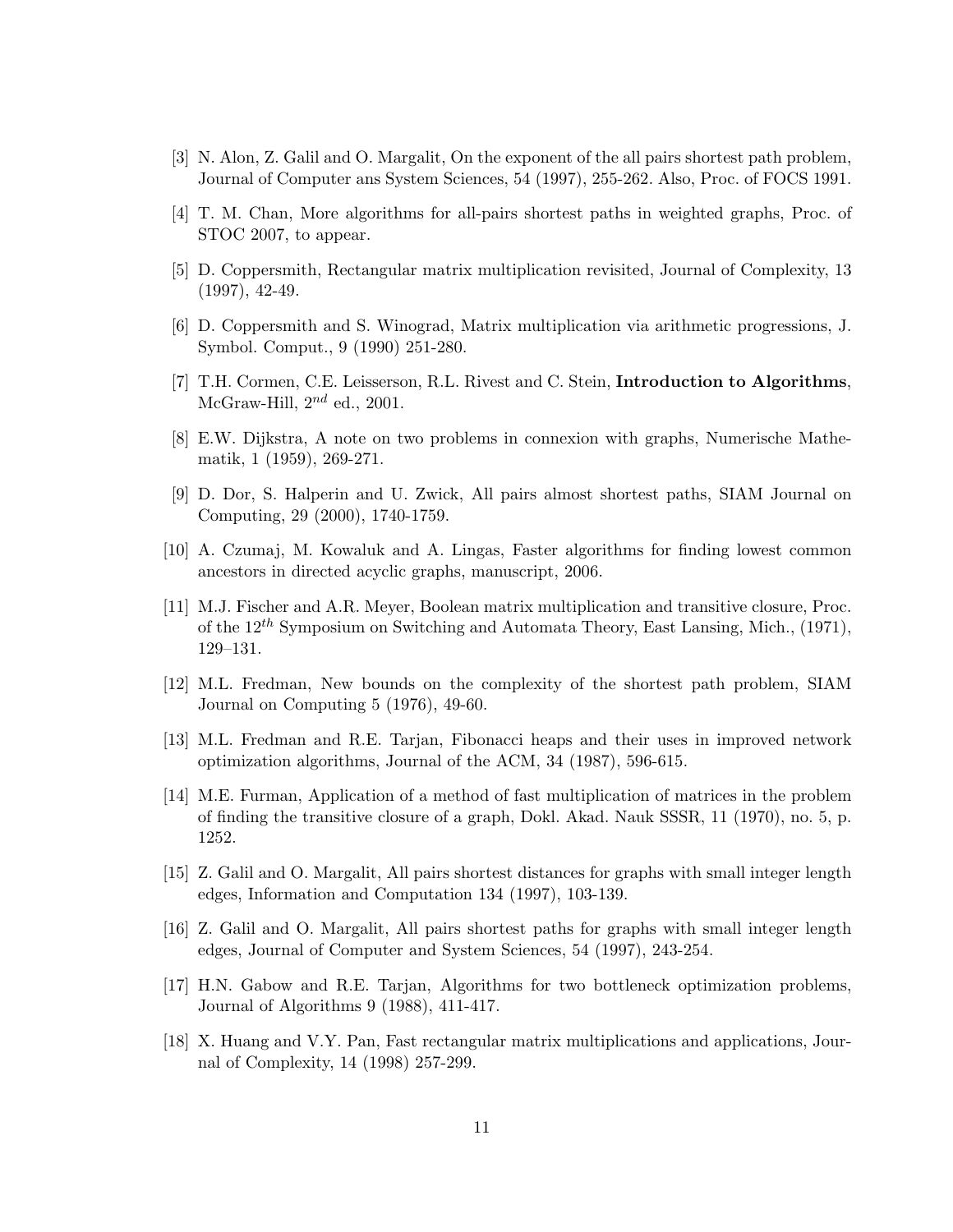- [19] I. Munro, Efficient determination of the strongly connected components and the transitive closure of a graph, Unpublished manuscript, Univ. of Toronto, Toronto, Canada, 1971.
- [20] R. Seidel, On the All-Pairs-Shortest-Path Problem in Unweighted Undirected Graphs, J. Comput. Syst. Sci. 51 (1995), 400-403.
- [21] A. Shoshan and U. Zwick, All pairs shortest paths in undirected graphs with integer weights, Proc. of FOCS 1999, 605-614.
- [22] M. Thorup and U. Zwick, Approximate distance oracles, Journal of the ACM, 52 (2005) 1-24.
- [23] G. Yuval, An algorithm for finding all shortest paths using  $N^{2.81}$  infinite-precision multiplications, Information Processing Letters 4 (1976), 155-156.
- [24] U. Zwick, All-pairs shortest paths using bridging sets and rectangular matrix multiplication, Journal of the ACM 49 (2002) 289-317. Also, Proc. of FOCS 1998.
- [25] U. Zwick, Exact and approximate distances in graphs a survey, in Proc. of ESA 2001, 33-48.

## 6 Appendix

**Proof of Lemma 3.3:** If  $M \leq R$  then the rounding performed by the scale procedure have no affect, and therefore the running time is given by the running time of dist-prod , which is  $O(M \cdot n^{\omega(1,r,1)})$  by Lemma 3.2. Similarly, if  $M \geq R$  then the calls to **scale** reduce the numbers to order R and again the running time is  $O(R \cdot n^{\omega(1,r,1)})$  by Lemma 3.2.

As the elements of A and B are rounded up in the scaling algorithm it follows that  $c_{ij} \leq \hat{c}_{ij}$ . In what follows we show that  $\hat{c}_{ij} \leq (1 + \frac{4}{R})c_{ij}$ . Let  $c_{ij} = a_{ik} + b_{kj}$  and wlog let  $b_{kj} \geq a_{ik}$ . Assume that  $2^{s-1} < b_{kj} \leq 2^s$ , where  $1 \leq s \leq \log_2 M$ . The case that  $s \leq \log_2 R$  is treated in the first iteration of apx-dist-prod when  $i = \log_2 R$  and  $\hat{c}_{ij} = c_{ij}$ . Thus, we focus on the case that  $\log_2 R < s \le \log_2 M$ . In the iteration where  $i = s$  we have:

$$
\frac{2^i \cdot a'_{ik}}{R} \le a_{ik} + \frac{2^i}{R}, \quad \frac{2^i \cdot b'_{ik}}{R} \le b_{ik} + \frac{2^i}{R},
$$

and after the call to dist-prod we have:

$$
\hat{c}_{ij} \le \frac{2^i \cdot a'_{ik}}{R} + \frac{2^i \cdot b'_{ik}}{R} \le a_{ik} + b_{kj} + \frac{2^{i+1}}{R} \le (1 + \frac{4}{R})c_{ij} .
$$

П

**Proof of Lemma 3.4:** The proof is by induction on  $\ell$ . For  $\ell = 0$ , the claim is obvious. Assuming the claim holds for  $\ell - 1$ , we prove that it also holds for  $\ell$ . Let  $i, j \in V$  be two vertices and assume that the shortest path from i to j uses at most  $s = (3/2)^{\ell}$  edges and at least  $2s/3 = (3/2)^{\ell-1}$  edges, otherwise the claim regarding i and j already holds after the  $(\ell - 1)$ -st iteration from the induction hypothesis.